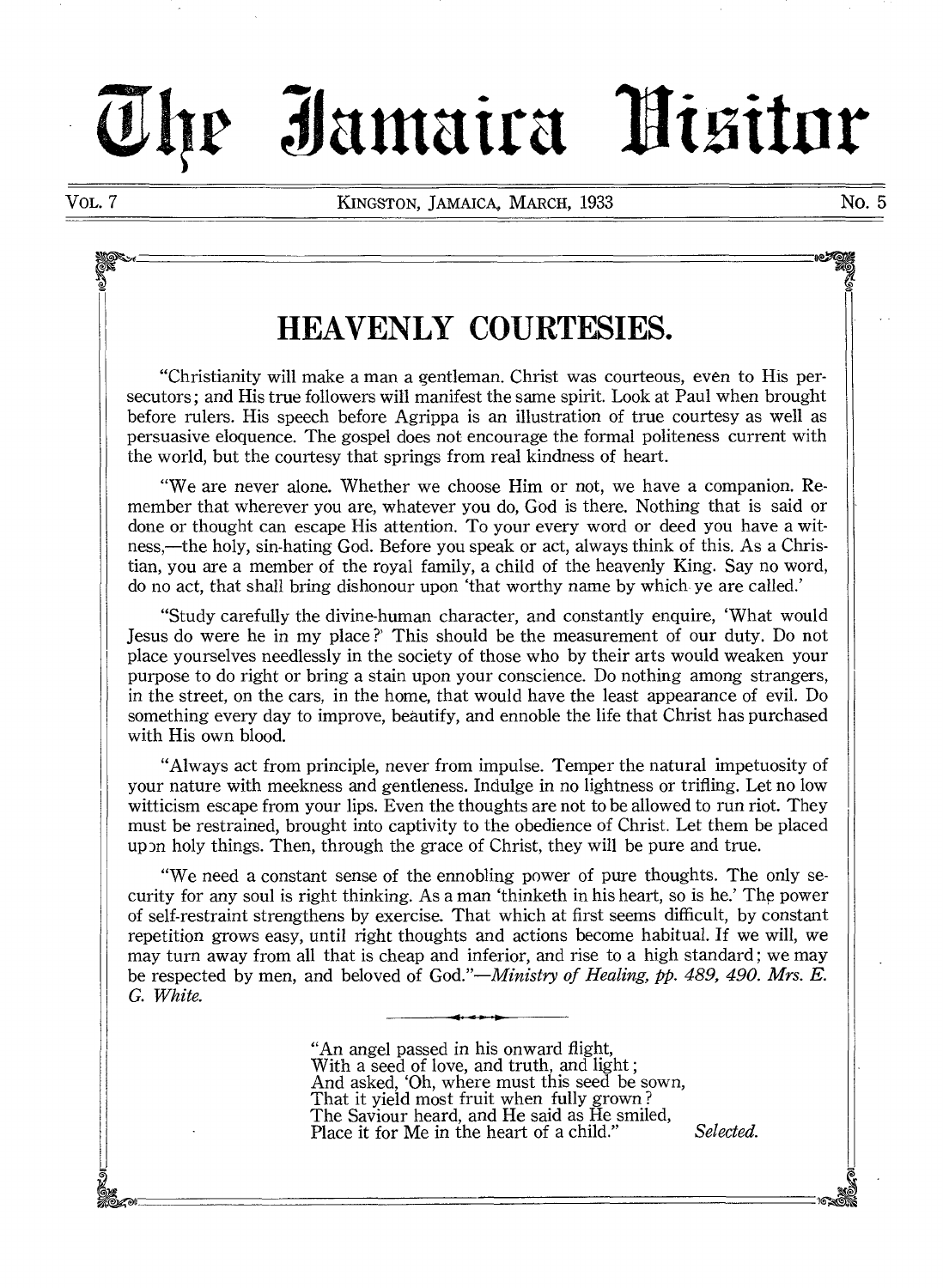# THE STUDY

#### **KEEPING7SWINE FOR THE MARKET.**

Several enquiries have recently come to us regarding the above question, and this month we are presenting our views for the help of our readers.

As far as we know, Seventh-day Adventists have not taken such action as might **cut off a member** from our fellowship for **keeping pigs. The** chief reason being that **when a man** accepts the truth, it takes a little time to convince him that the less he has to do with this filthy animal, the better. We heard of a very pious preacher who once sat at the table of a friend where pork was to be served for dinner, and, being invited to ask a blessing on the food, prayed, "Lord, if under the new dispensation Thou canst bless that which under the old dispensation Thou didst curse, bless this pig." This matter, rather than being dealt with as "a law of the church," seems to be a question of individual conviction. Yet our body of believers does not recommend, advocate, or practise either eating or trading in swine. We are a health reforming people, believing that any flesh of the pig is unclean, difficult of digestion, and a prolific source of disease.

The Highest Authority, God Himself, declares that the pig is unclean to man. He says we may not eat or touch it. Lev. 11: 7, 8. We are also commanded to make a difference between clean and unclean, and adds, "Ye shall not make your souls abominable by beast, or by fowl, or by any manner of living thing that creepeth on the ground, which *I have separated from you* as unclean." Lev. 20: 25. The prophet Ezekiel gives among the reasons for the visitation of Divine wrath upon God's people, that "they have put no difference between the clean and the unclean." Ezekiel 22:26.

That this difference does not merely pertain to the Jewish ceremony is evident from the fact that the pig has not changed its nature as a scavenger since the Ceremonial Law was abolished at the cross. Isaiah also emphasizes this when he predicts that when Christ comes those **who** use this defiling flesh will be punished: **"They that** sanctify themselves **and purify** themselves in the gardens one after another (marg.) eating swine's flesh, and the abomination . . . shall be consumed together, saith the Lord." Isa. 66: 15-17, and verses 2-4.

In 2 Cor. 6 17 Paul exhorts us not even to touch the "unclean thing." If one should defile his body with it, "Him shall God destroy." **1** Cor. 3: 17. We do not think

that one can avoid handling a creature which he keeps for the market or for food.

"But," says one, "does not Paul say that 'there is nothing unclean of itself'?" We answer yes. We truly believe that what God created He created clean. He created us all clean. But if we wallow in the mire and filth which becomes the habitation of the swine, and swallow its germ-laden food all our days, would not that make us different to the creature which God created us? Should one of our pig traders fall into a pit filled with the scum and dirt of the pig, would they come out clean ? The pig is not merely unclean ceremonially, but it is unclean in reality, and the death-dealing trichinae that permeates its flesh is a witness to its unfitness for food. The nature of the pig, like the "John Crow" is that of a scavenger, and the Creator has not suited it to any other purpose.

There is a statement given to us by the *Spirit of Prophecy* which will throw light on this question. It is found in *Great Con- &avers); page 515:* 

"He allowed the evil spirits to destroy the herd of swine as a rebuke to those Jews who were raising these unclean beasts for the sake of gain. Had not Christ restrained the demons, they would have plunged into the sea, not only the swine, but also their keepers and owners. The preservation of both the-keepers and the owners was due alone to His power, mercifully exercised for their deliverance." See also Mark 7: 26-30.

In dealing with our brethren who may not have seen the truth on this matter, however, we must be kind and considerate, following the counsel of Paul in Romans chapter 14 etc., and giving them time to arrange their affairs so as to carry on without unnecessary sacrifice. The Holy Spirit will aid everyone who seeks to get rid of this unholy, because abominable, and unclean trade. We advise that no one be elected to hold office in the church who trades in pigs until such plans have been adjusted. And we also recommend those who may still be carrying on this traffic to endeavour to make speedy riddance of that which the Lord condemns.

# **GREETINGS FROM A FORMER RESIDENT**

During the past week it has been my privilege to visit beautiful Jamaica, after an absence of nearly twenty years. I have been glad to greet former friends and acquaintances, and it has been a source of joy to find them still faithful to the message and doing all they can to make it known to others. I have regretted to learn that some whom I have inquired

about have been claimed by death, but I have been made more sad to learn of others who have given up their faith and confidence in the message and are no longer with us. I hope that before it is too late these will realize that they have separated themselves from the only movement in this world that is going to triumph eventually.

I regret that I have not been able to meet all those whom I used to know in days gone by, but this has been impossible, and I take this means of greeting them and wishing them much of God's blessing. May it be our joy and privilege to meet in that land where there will be no more partings.

It has been an inspiration to me to see how the work of the advent message has grown in this Island during the years that have gone by since I was a worker here. The membership of our churches and companies has more than doubled, and each month it is steadily growing. For this I feel very thankful to God.

I have just returned from a visit to the West Indian Training College at Mandeville, and I have been both pleased and surprised at what I have seen. I am thankful that this field has such a wellequipped institution with a staff of competent teachers. I was much interested in the industrial work being carried on, and glad to know that several industries have more work than they can do and are paytheir way, thus helping a number of students to learn trades and pay their way through school. It is a source of regret to me to find that more of our Jamaican young people are not in the school. While there is a fine body of students, numbering between eighty and ninety. yet I learned that about one-fourth of the number are from islands and countries outside of Jamaica. It speaks well for the school that its good work has been recognized in distant countries and people not of our faith are sending their children at great expense to our school. I hope that many more of our Jamaican young men and women may realize what a blessing it is to have such a school in their midst and may take advantage of its benefits.

As I sail for home today I shall carry with me pleasant memories of this brief visit to Jamaica. This visit has not only afforded me pleasure and inspiration but **it** has served to freshen memories of former experiences and associations as well. May God bless all our believers in this Conference and keep them firm and steadfast in the love of the truth until<br>Jesus comes. H. H. COBBAN. H. H. COBBAN.

Kingston, February 1, 1933.

The Jamaica Conference has been singularly fortunate in having a visit from H.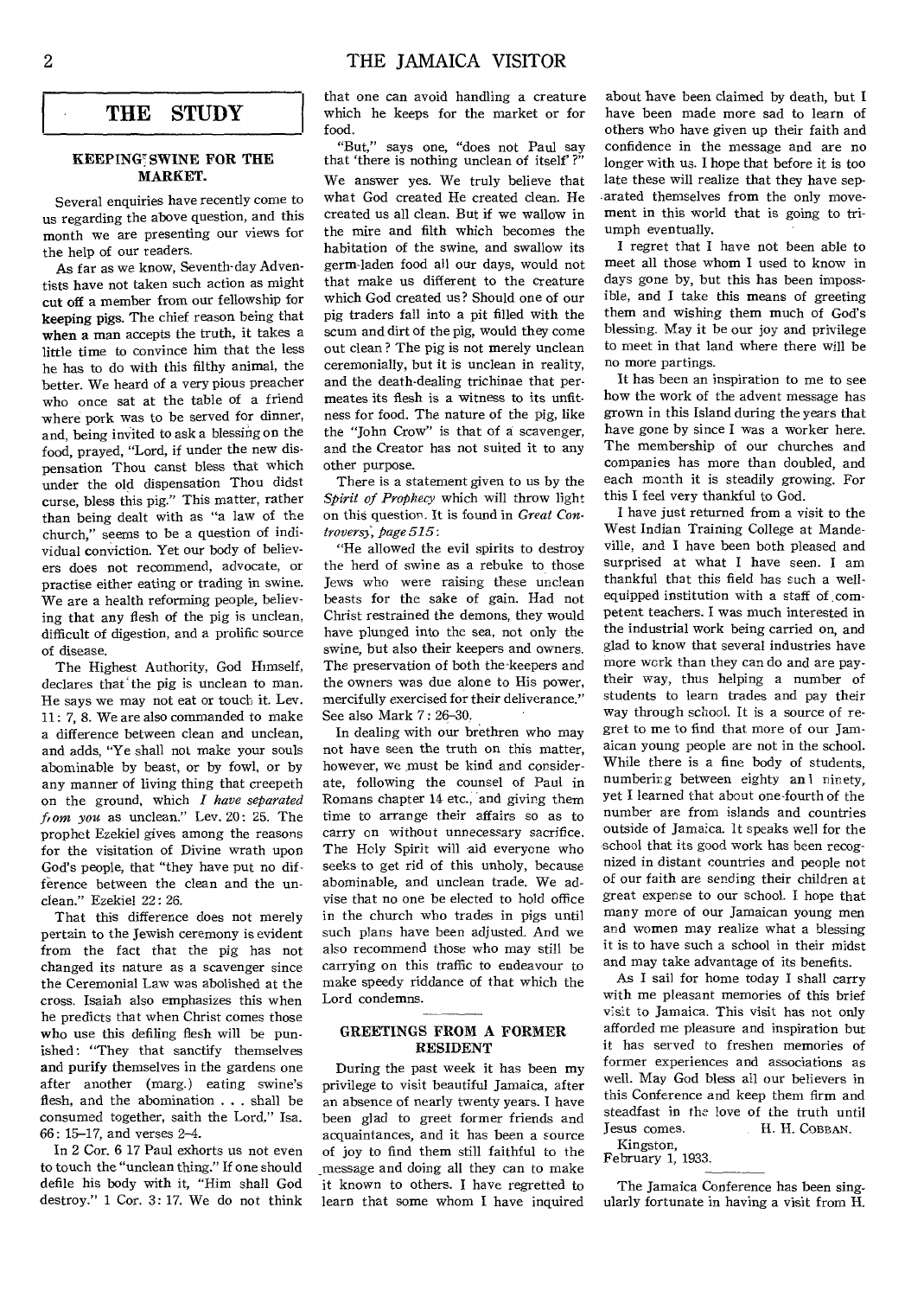H. Cobban, Assistant Treasurer of the General Conference, whose presence for a week that seemed much too short, brought us much happiness. Years ago Brother Cobban was connected with the old Union organization that controlled the work in these islands, and has since been connected with the General Conference. His interest in our work, our school, and our people, was visibly intensified by memories of old associations many of whom he had not forgotten. At North Street Church, and at the College, his appropriate messages were received with unusual fervour, and his tour to St. Ann's Bay, calling at Mount Providence and Bird's Hill churches for meetings, and viewing the new Ocho Rios church building, caused him to regard the work and beauty of this Island with new appreciation. Needless to say counsels were profitable, his sympathy deep, and his association exceedingly pleasant. He left by the S. S. "Pastores," carrying the good wishes of us all. Come again, Brother Cobban.

# "THE TITHE IS THE LORD'S"

"Every one who connects himself with the church makes in that act a *solemn vow* to work for the interest of the church, and to hold that interest above every worldly consideration."—"Testimonies," *Vol. V. p. 460.* 

" 'The tithe . . . is the Lord's.' Here the same form of expression is employed as in the law of the Sabbath. 'The seventh day is the Sabbath of the Lord thy God.' God reserved to Himself a specified portion of man's time and of his means, and no man could, without guilt, appropriate either for his own interests."— *"Patriarchs and Prophets," p. 525.* 

"Had God's plan been followed, means would now be flowing into His treasury; and funds to enable ministers to enter new fields, and workers to unite with ministers in lifting up the standard of truth in the dark places of the earth, would be abundant."-"Tes.imonies," Vol. *VI. p. 386.* 

# GEMS FROM THE MINES OF ACTIVITY.

WATERMOUNT. Sabbath-day, Jan. 14 accompanied by Pastor and Mrs. B. A. Meeker, the Editor and Mrs. Edmed attended meetings at the wattle tabernacle that serves for a place of worship for this thriving little company. Pastor and Mrs. Meeker went on to Duxie's for the morning service, and a letter received from Bro. Nathan Thomas expresses great appreciation and thankfulness for the happy time which they spent that morning.

The reports given show that this Church is in line with all our plans for spiritual advance. With a membership of 45 the attendance was 100%. The collection goals were reached, and the prompt answers demonstrated the studious proclivities of the Sabbath School. The baptized membership is 37, and the Sabbath School enjoys an attendance of 45. We regretted to find the leader, Bro. H. G Thomas laid aside by sickness.

Around the Tabernacle there are several heaps of stones. They are "stones of hope," promising an early erection of a suitable place for meeting. Similar preparations are being made by the Duxie's company which, with sixteen attendants, is holding its meeting in a room about eight feet by ten. An interest prevails in both sections, and it is believed that the membership will be greatly increased when suitable Houses of Worship are erected.

The same team spent the week-end, Sabbath and Sunday, Jan. 21 and 22 with the Coleyville company. The little wooden structure windowless and cold, was made warm by the vitality of the membership. Coleyville is about the coldest place we have visited in this Island, and on these occasions, the waves were truly northern.

The attendance was exceedingly good, and there was much enthusiasm manifested. All departments of the Church life received attention, and plans were made to prepare for the erection of a new Church building. At the meeting, on Sunday over £21 was pledged by the members, and other promises were made. One brother contributed his truck to carry stone which could be gathered from his land.

Brother Harriott, the leader, is strongly supported by his associate officers, and as the spirit of consecration came in, we believe that a new and brighter future awaits early development. A public preaching service was held Sunday evening, and the place was well filled with a very respectable class of people, and the attention given was very encouraging.

Visiting the College at Mandeville en route to some of our churches, we were specially pleased to meet a number of the same students who attended the school last year, besides several young men and women of Jamaica and adjacent fields whose names brighten the student-list for this year. Thus far the outlook for the College for 1933 is very promising from every standpoint. Even the financial outlook makes us cheerful, and as the new year opens we cannot but wish the institution a high standard of spiritual and material success which its objects demand.

The methods and ideals of our school are steadily winning their way into the hearts of the upper grades of Jamaica's society, and in a quiet way the Government is being urged to conduct schools on the same basis. There should be three hundred of our youth in our school to-day.

The evangelical spirit is taking hold of our Mandeville College this year in a very practical way which is surely a hopeful augury to good things. Bro. E. E. Parchment has shown much interest in certain churches around the school for some time, and under his zealous and progressive lead, several pleasing achievements have been realized. He is still to lead these churches, but will associate with him, Prof. L. L. Dunn and his wife and Bro. Uri Morgan, while Prof. and Mrs. Rathbun will continue their kindly offices at Plowden. Prof. Dunn and his wife have undertaken to care for the Grove Town Church, and expect to conduct a series of Sunday night meetings there. Bro. Uri Morgan will take over the Campbell's Castle Church, and we believe this will strengthen the interst in those centers very materially. Bro. Lee Fletcher, another College worker, has been chosen as leader at Newport, his wife holding the treasurership ; and already fruits are being realized.

We rejoice in this spirit to co-operate on the part of our College friends, and pray earnestly that the Lord may bless them richly in their 1933 efforts.

Accompanied by Professor H. D. Isaac, Educational and M. V. Secretary of the Antillian Union, the President spent a few days visiting our Church schools. Pastor G. A. E. Smith led out as Master of ceremonies, and Prof. R. E. Shafer joined the party at Seaford Town for two days.

The object of the itinerary was to lay before the Churches which are carrying on Church School work definite plans and policies by which this department might be more sucessfully financed and established. It was suggested that owing to the present financial crisis, it would be impossibe for the Conference to give as much aid as hitherto, and that by following the instruction of the Lord, the schools might be continued without incurring debt.

Briefly stated, the the plan was, that each school form a budget for the year, to include an estimate of all expense on the one side, and sources of sure revenue on the other. On the expense side was the wages of the teacher, estimated equipment, and cost of books. On the estimated income side, we placed income from (say) two programmes, possible Con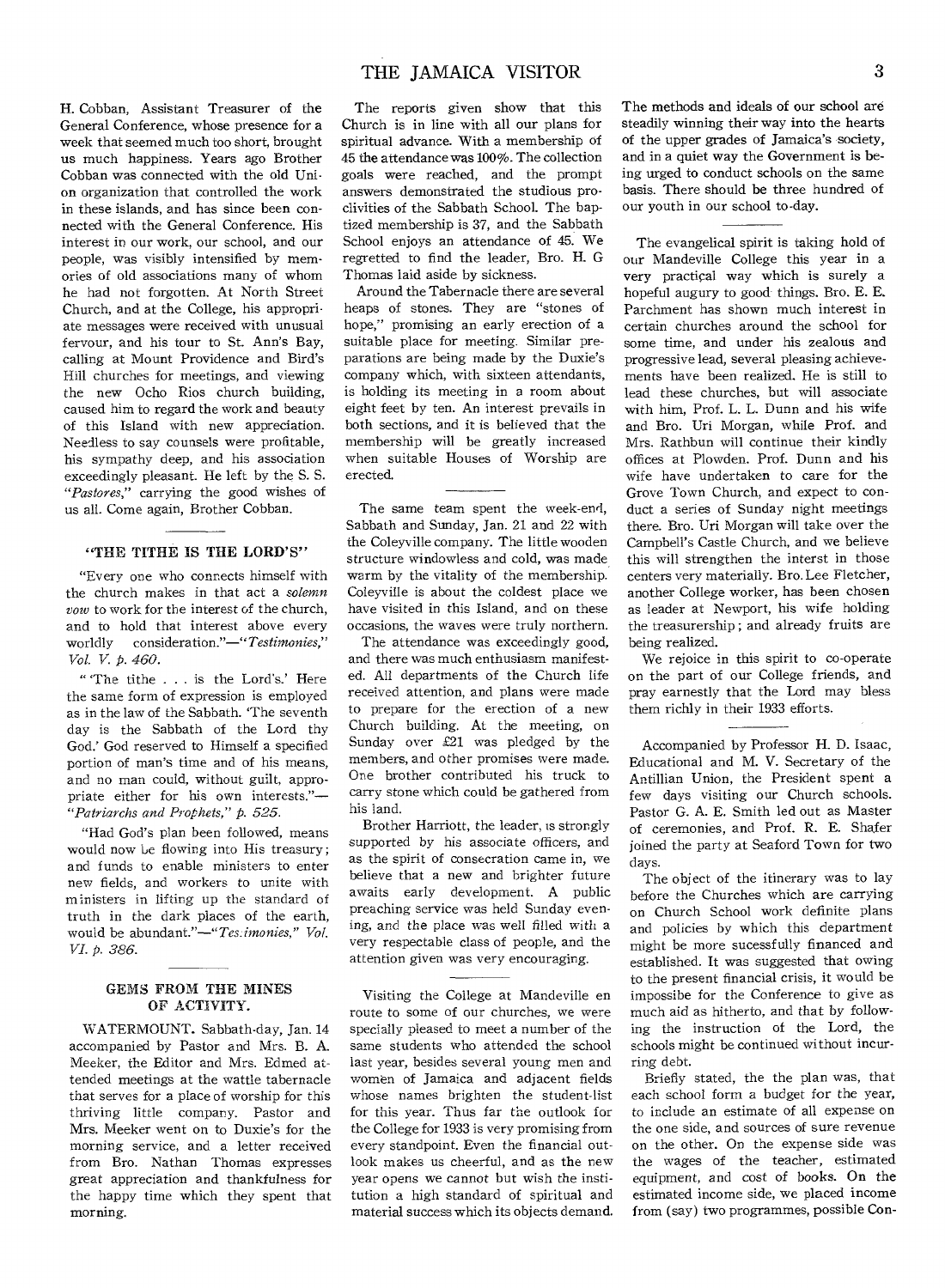ference contribution, and amount contributed by the church at per capita. Thus, in one school of 120 members, the following was worked out:

| Teachers wages @ £5 per month, £60. |      |  |
|-------------------------------------|------|--|
| Equipment (maps, etc.),             | 10.  |  |
| Books and Supplies,                 | 5.   |  |
| Total                               | £75. |  |
| Income:                             |      |  |
| Conference Contribution             | £12. |  |
| Rent for teacher's Cottage          | 1.   |  |
| 120 members give each per month     |      |  |
| 9½d.                                | 57.  |  |
| Proceeds from two programmes        | 5.   |  |
| Total                               |      |  |

It was impressed upon us that God's plan would thus be carried out :- "Let all share the expense." Naturally, where the membership is smaller, the per capita gifts would have to be increased in proportion. And the varying income of the members would have to count, some being able to give more to make up for those who might not be able to give as much.

Professor Isaac gave some convincing studies showing the responsibilities of the entire membership of a church for the salvation of its youth and children. The plan seemed to find acceptance with the churches in spite of the difficulty some would find in making a sure subscription every month. We feel assured that as our churches take hold of the Lord's plan and establish schools, many educational nurseries will be created, and a sure foundation of spiritual and moral stamina will be built in the hearts of the children.

The itinerants found cheerful and kind hospitality in the homes of Sisters Innes and Selby, Mr. and Mrs. Binns of Montego Bay, Bro. and Sister Haig, and Sister Jones of Contented Hall. Mrs. Brown, wife of the school teacher at Seaford Town, also very kindly provided sleeping and eating accommodation.

Brother and Sister W. S. Nation and their family have responded to the urge of the executive, and have taken up residence in Kingston. We are indeed glad to have our genial Field Secretary in the office, and his family as nearby neighbours.

At last the clouds of perplexity are drifting away from the work at Seaford Town. The Church School carried on by Sister Haig has grown, and one has only to step in when the kiddies are busy at study to realize that their Teacher has them in her grip. The church building was packed inside, and surrounded by an interested throng of hearers at the evening meetings, when Professor Isaac gave a stirring study on behalf of the salvation of our youth and children. The after meeting which followed revealed a willing interest in the new plans, and we are convinced that there is an awakening there that augurs well for the future. We earnestly pray that the Lord may bless the little mission at Seaford Town.

WATERMOUNT CHALLENGES THE DEPRESSION by starting their churchbuilding enterprise. Hitherto, their meeting place has been a wattle tabernacle. But this is soon to give place to a more permanent structure which is being started with courageous enthusiasm. On Sunday, Feb. 5, it was the privilege of the writer in company with his wife, Mrs. Edmed, Mrs. Hutchinson, and the Misses Hogg to attend the Harvest Festival. The attendance was good including visitors from our churches at Spanish Town, Blue Hole, Mt. Providence, etc., and the public manifested a keen interest in the proceedings.

The Spanish Town choir rendered several appropriate selections which were much appreciated. Mrs. Meeker sang a solo which told a beautiful story of how the gardener made use of a broken vessel to water his drooping lilies. The lesson was clear to all that God will use us in His service, no matter how broken, if we willing. All the selections were well are chosen and edifying.

A pleasing little Plan was carried out in advance of this meeting, small blue and pink bags being distributed among friends and members. The pink were for the ladies, and the blue for the gentlemen; and when we arrived two trees greeted our eyes, blue and pink, with the little bags tied on. When we surrendered our bags they were tied on. The pink tree produced much more fruit than the blue, showing that our sisters are more active collectors than the men. An offering was also taken up, and all seemed pleased to help so worthy a cause. The offerings in cash amounted to nearly ten pounds sterling, and there was much produce still to be sold.

The willing spirit of the Watermount church was very pleasing, and we believe the Lord will reward their faithfulness. BYRON A. MEEKER.

Bro. A. Haig reports the awakening of an interest in Huntly where we have had a Sabbath school for some time. "One of Jamaica's leading teachers is interested. I am working and praying with him. During a recent study he invited me to speak to his church (Baptist). The spirit of prejudice is falling before the advance of the message. I am now studying with twenty souls."

Writing from Porus, K. E. Destoe expresses his thanks to God for his many blessings vouchsafed during 1932. "God has helped me during 1932 financially in spite of the depression, so that while I do not have much of this world's goods, I do not have to worry over life's problems so much. He has relieved me of much of my worry, He has blessed me physically so that I get stronger the longer I work. I have run and not wearied, and walked without fainting. To-day my health is good.

But greatest of all blessings have been the year's spiritual. I have been able to bear the truth to fifteen families in Manchester. Of these, two families comprising four persons have accepted the truth. The others are all interested. I sold a man in Trelawny the book "Return of Jesus" in 1936. I had the happiness to see him baptized in December last. My grandmother in Portland, who is over 80 years of age, has also accepted the message, and was baptized by Elder Stockhausen." That is an encouraging report from a colporteur, and we rejoice with Brother Destoe, praying that 1933 may be even a better year.

Brother Grounds has handed me the corrected list after making his reports for 1932, and shows that 645 persons were added to our ranks by baptism, and six by profession of faith, making a total of 651. In 1931, the total was 50/, making for the two years, 1158. For this we bless our dear Lord. The goal for 1933 is 1000. Let all our members and workers press in to reach it.

Pastor L. Rashford has had a touch of the deep—the up and down motion which one feels when they ride on the ocean. From Monday morning until Friday following, at a speed of about six miles per hour, the little vessel that plies between this Island and Cayman, ploughed her weary way. Our colleague kept steady until Thursday, when sea-sickness developed new sensations These soon passed away, and Bro. Rashford was passed for a fairly good sailor.

The story of desolation he reserves until he can relate it, as writing must fail to unfold the stary so touchingly told by<br>Miss. Ebanks in our last issue. The Miss Ebanks in our last issue. drought that followed the hurricane has created a scourge of dysentery, from which many have died. In some places the roads are piled six inches with sand, making it neccessary every few yards to empty the shoes as one walks. In other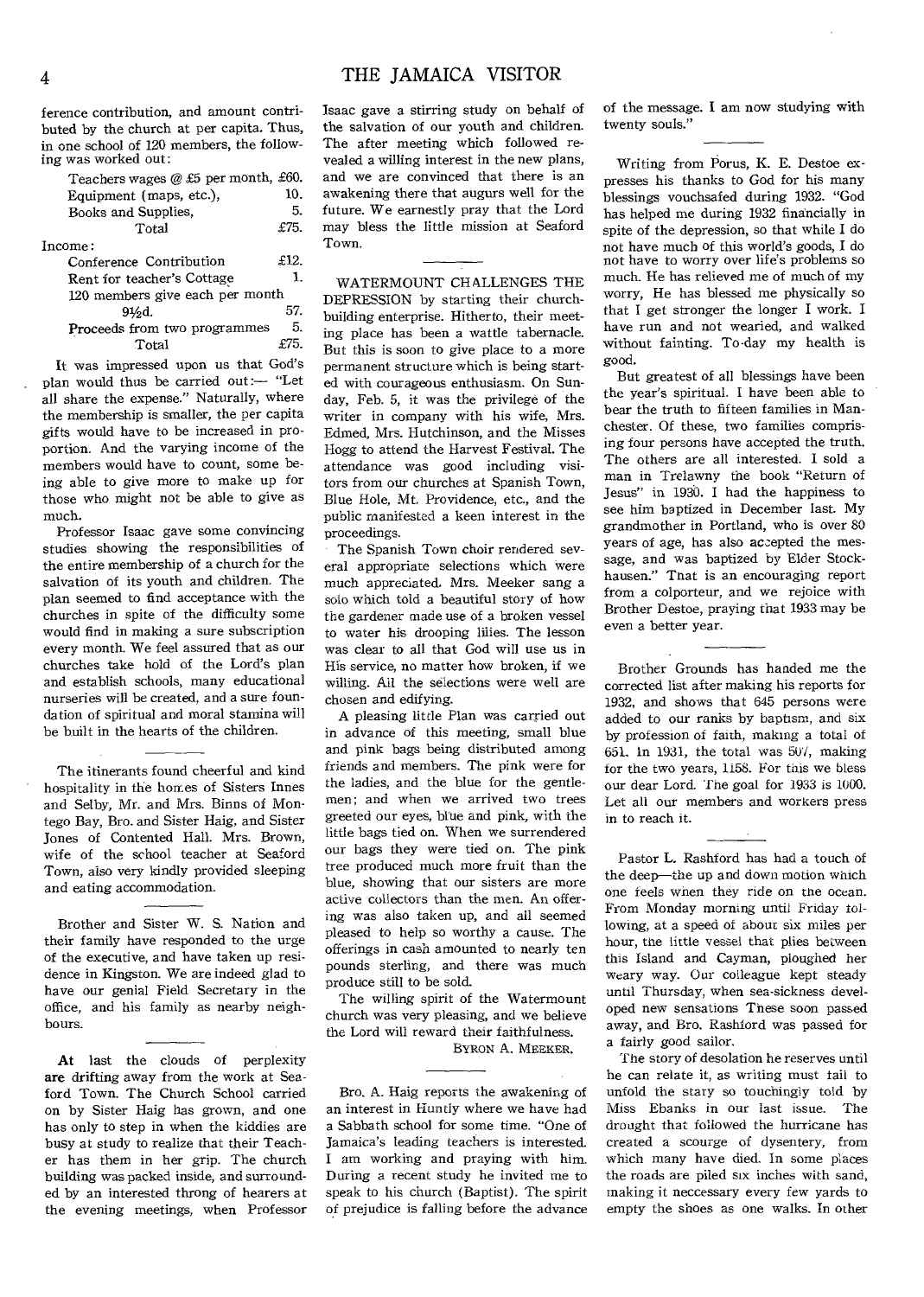paths, stones and debris piled up make pedestrianism almost impossible. But the series of meetings enjoyed a good attendance in the East end of Grand Cayman, and a new series was about to commence at George Town. The presentation of the truth seems to refresh this suffering people. We feel thankful that Bro. Rashford could visit these dear neighbours and cheer them with his characteristic optimism. We are thankful also that our veteran workers Bro. and Sr. I. G. Knight have been preserved.

Do you have the Morning Watch Calender this year? If not, why not? Get one now. There are a few left, and the morning texts are just fine this year—they always are. Send stamps and order to B. and B. House, 112 Tower St. Send it NOW. Maybe you could sell a few of them to your neighbours and friends. Try it.



Newport has a strong working missionary society. The M. V. Secretary is wide awake. Sister Viola Fletcher is their enthusiastic leader. Plans for a forward movement are being laid.

The young people all over the conference are well pleased with the plan for renewing membership in M. V. Society. Both senior and junior cards are being returned to the office for final signature of the M. V. Secretary of the conference. If your church has not attended to this matter, please do so at once.

Every effort should be made to save your children and youth, and if more cards are necled than have been ordered, we can supply them. Always specify how many of each are needed so there will be no waste.

"A little child shall lead them." A little girl at Orange, only four years of age, took off her bangles and laid them aside, saying, "I am Jesus' little girl." She urged her father, who is not a Christian, to attend Sabbath School. Let us save the children, for they in turn may save others.

#### Sligo Ville.

Although Brother J. A. Collins has been ill, and had to spend some days in the Spanish Town hospital, and faces the necessity of returning for an operation, he gives an interesting account of his field of missionary labours. He says, "Our interested ones are not very many, and are spread out wide over rough roads, hard to reach. The Lord has some here who

will come out and witness for Him. We are searching for them. I started last Sunday to hold wayside meetings with fairly good interest. One visitor came on Sabbath and promised to continue. Pray for the Master's blessing." Fishing and hunting for souls is the business of every believer. Jer. 16: 16.

#### Carron Hall.

The M. V. Secretary of this Society reports that "The members have visited a paralized man in company with one of the older church members. He is interested in the truth. Earnest prayers have been offered for his recovery, and he is now able to lift the afflicted arm. He has given up several bad habits, drinking, smoking, etc., and he says he finds great comfort in the Bible. Others are also interested."

## THE MISSIONARY VOLUNTEER WEEK OF PRAYER

Word has been sent out to the churches calling their attention to the M. V. Week of Prayer, March 11-18.

The General Conference Missionary Volunteer Department has prepared a special programme to be carried out in all the churches during the week. Helpful studies have been provided with the thought in mind of helping our youth to decide definitely for Christ. These are found in the February Gazette.

We believe our churches will be glad to respond to this rallying call of our denominational leaders and to unite in this special week.

Last year we received letters from several churches telling of young people yielding themselves to Jesus. May the Lord grant that this year may be the best we have had, and bring in many converts. The week of prayer affords good opportunity to begin the soul-saving campaign in a strong way. "Christ our mighty Leader leads against the foe." Let our response be, "Lord, I gladly follow Thee."

|    | ASSE QUOBER ASSUSTANÇÕELE TRATA ANDUS GRUPOS<br>QRI   |   |
|----|-------------------------------------------------------|---|
| ð. | Sabbath School Department                             | C |
|    |                                                       |   |
|    | 7<br>Mes. H. J. Edmed<br>Algnozachistal@atdickorong@r |   |

Looking back over the year 1932, we feel we have cause for gratitude to God for what our Sabbath Schools have done. First of all we are glad to record an increase in membership. At the close of 1931 it was 4555, and we closed the year 1932 with 5134 or 134 above our goal. We We have noted with interest the names of many of our new members who are reaching the Daily study and Perfect Attendance goals, and so the Honor cards issued for the past year show an increase

over the previous year. We are giving a list of our members who have a perfect record for five years and more. They are:-

| Mr. W. E. Langley, Blue Hole                   | 9 vrs.                |
|------------------------------------------------|-----------------------|
| Mrs. A. Plummer, Old Harbour                   | $\epsilon$<br>q       |
| Miss L. Henriques, North St.                   | 44                    |
| "<br>Miss P. Henriques.                        | - 44<br>б             |
| $\epsilon$<br>$\epsilon$<br>Sister L. Allison. | $\epsilon$<br>6       |
| Mr. W. Stevens, St. Ann's Bay                  | $^{c}$<br>б           |
| Sister P. Powell, North St.                    | -66<br>5              |
| 44<br>Sister R. Rubey.                         | $^{16}$<br>5          |
| Miss A. Sangster, March Town                   | $\cdot$ cc<br>5       |
| Mr. James White.                               | 5 . "                 |
| Miss L. Chisholm, Southfield                   | CC <sub>2</sub><br>5. |
| Mr. P. Kelly, Regent St.                       | 66<br>5               |
| Mrs. Adina Francis, Craig                      | "<br>5                |

A keen interest has been taken by many in the Investment plan for increasing their gifts to Missions, and as the result we have the best offering on record for any one year. This simple plan has helped some of our schools to retain their "Pennant," and we heartily congratulate BAGBIE on the attainment of it for the fourth quarter of 1932.

Through the faithfulness of our secretaries, which we greatly appreciate, we have been able to secure a perfect record for the past year with the Sabbath School Department of our Division, which means that each quarter of 1932 our summary has included every Sabbath School in Jamaica and has been "On Time." The year 1929 was the last that we had a similar record. We look to the secretaries of the present year to follow the good example of those for the years 1929, and 1932.

The letters that have come in expressing appreciation for the "Sabbath School Worker's Training Course" for 1932, and the benefits derived from it, have been very encouraging, and we give the names of those to whom certificates have been granted.

| North St.     | Mr. E. E. Walters, Mrs.<br>Ada Hazlewood, Mrs. R.<br>Ruby, Myrtle Roache.                                                                                                                                                                         |
|---------------|---------------------------------------------------------------------------------------------------------------------------------------------------------------------------------------------------------------------------------------------------|
| Regent St.    | Mrs. J. A. Reid.                                                                                                                                                                                                                                  |
| Spanish Town, | Miss Lillian Price, Miss<br>Daisy Price, Miss Emily<br>Simmonds.                                                                                                                                                                                  |
| Southfield    | Miss L. E. Chisholm.                                                                                                                                                                                                                              |
| Riversdale    | Mrs. H. Fletcher, Mr. S.<br>A. Hylton, Sister M.<br>Dalhouse.                                                                                                                                                                                     |
| Old Harbour   | Mrs. A. A. Plummer,<br>Mr. A. A. Plumber, Eric<br>Plummer, A. Robinson,<br>Estella Gittoes, Mrs. L.<br>Stoddart, E. A. Vassall,<br>V. Thomas, Mr. George<br>Gittoes, Hilda Walters,<br>Mrs. V. Warner, Mr.<br>Seymour Warner, Mrs.<br>L. Bennett. |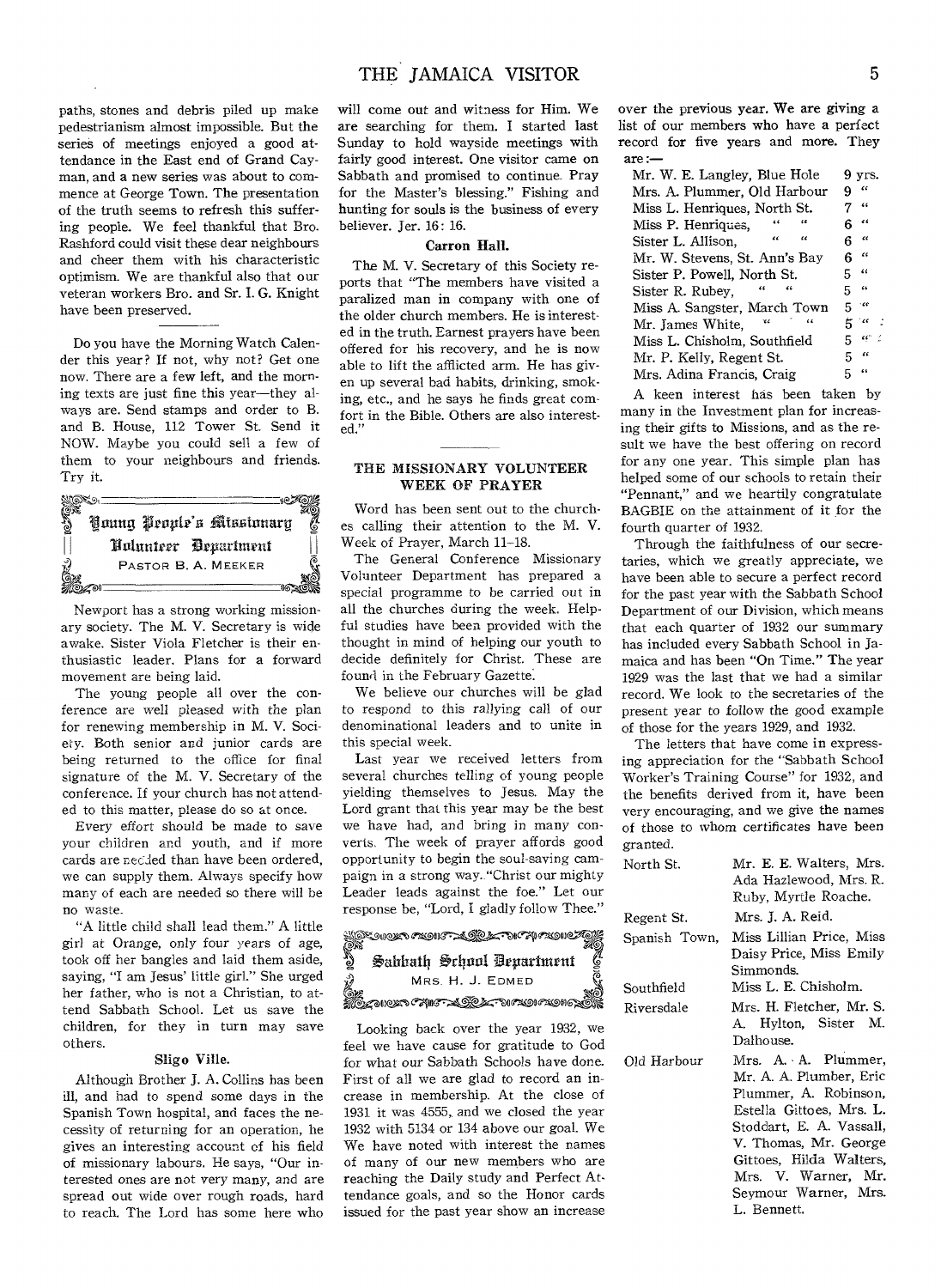There are others who have taken the course and we hope to be able to publish their names in the next issue of this paper. Sixteen schools hays sent in names for enrollment for the 1933 Course, giving us a total of 129, but we feel there are many more of our officers and teachers who should be availing themselves of the benefit of this splendid study. We do not understand why the book, "The Making of a Teacher" has not yet arrived. It should have reached us the first week in **January. We advise** our Sabbath schools **to 'take all the** assignments from the articles **in the** "Worker" as it comes month by month, and we hope soon to have the book.

#### **Statistical Report for Quarter Ending December 31st.**

| Number of schools           |    |    |                    |    | 108  |
|-----------------------------|----|----|--------------------|----|------|
| Number Reporting            |    |    |                    |    | 108  |
| Membership                  |    |    |                    |    | 5134 |
| Attendance                  |    |    |                    |    | 4404 |
| Honour Cards issued         |    |    |                    |    | 1002 |
| Perfect record for one year |    |    |                    |    | 82   |
| ,,                          | ,, | ,, | two vears          |    | 40   |
| ,,                          | "  | ,, | three              |    | -12  |
| , ,                         | ,, | ,, | four               | ,, | 13   |
| ,,                          | ,, | ,, | five               | ,, | 3    |
| ,,                          | ,, | "  | $\dot{\mathbf{S}}$ | ,, | 4    |
| ,                           | ,, | ,, | seven              | 13 | 1    |
| ,,                          | ,, | ,, | nıne               | ,, | 1    |
|                             |    |    |                    |    |      |

Number reaching the membership goal 25 Number of "Pennant" schools 12

# **S. S. Offering for the year 1932. By Quarters.**

|                 | 12 Sabbaths. | 13th Sab.                  |            |
|-----------------|--------------|----------------------------|------------|
| 1st             | \$821.03     | £289.67                    |            |
| 2 <sub>nd</sub> | 907.68       | 308.91                     |            |
| 3rd             | 1073.31      | 374.12                     |            |
| 4th             | 1213.70      |                            | 465.45     |
| Totals          | \$4015.72    |                            | \$1438.15  |
|                 | Birthday     | Inv.                       | Tot.       |
| 1st             | \$10.69      | \$36.53                    | \$1157.92  |
| 2nd             | 12.94        | 91.13                      | 1320.66    |
| 3rd             | 13.68        | 43.20                      | 1504.31    |
| 4th             | 16.56        | 299.32                     | 1995.03    |
| Totals          | \$53.87      | \$470.18                   | \$5,977.92 |
|                 |              | Total for 1931, \$5191,59. |            |

In comparing our offerings quarter by quarter, it will be seen that each one shows an increase, and the fourth is \$490- .72 above the third. Of this amount \$299- .32 was brought in through the invesment gifts. What might we do if we were one **hundred per cent** investment during 1933. This would mean that every school and every member was having a part in this good plan. Let us try it?

In these days of financial crisis we are happy to see our offerings increasing for we know if we make first things first God's cause will be extended, and our needs will be supplied according to His promise.

With these figures before us, we take fresh courage for 1933.



Here is the report of the first month of 1933. This is only from ten colporteurs. The other eight, namely: Brethren Dillon, Fletcher, Hurst, Spence, Miller, Nation, Wallace, and Young, seem to be taking a vacation, so as to recuperate after a hard year's work. They will be back in the field early, I am sure, to swell the coming months' reports with "Increasing Success."

Brother B. A. Ricketts, one of our noble colporteurs, has begun to see fruits )f his labour. He writes: **"I** have just realized what it is to sell *"Bible Readings"* That book has brought great joy to many that I have sold them to. Just this morning I met a lady who told me how she appreciated the book. She said that her mother and father came to her home and wanted to eat up the book. Her brother says he would like to get one if he sees me. Another neighbour would like to get one too. She showed the book to her minister and he said it is a valuable book. Another lady who bought one from me said she would never like to part with hers. She also showed it to her friends. Another said it is a great treasure to her, and would never like to part with it. Isn't it wonderful? I want to sell some more of that book."

Just a word of commendation from Brother Everest, manager of the Pacific Press Publishing Association. "It seems fitting to write you near the beginning of this year a word of appreciation and to congratulate you on the wonderful success in the book work which your field has enjoyed during the past few years and especially 1932. While we hoped that our sales to Jamaica would rot drop as heavily as they have in some other portions of the fields, we hardly expected you to practically equal what you have been doing during the past few years. Surely it is because our colporteurs have been very faithful in their work this year and have been greatly blessed with success. Just a little comparison may not be out of place. We have sent you subscription books with a wholesale value of \$4,224.41 for the last year. No other local field nor even any other union within this Division has purchased subscription books to that value. And evidently, Brother Nation, you have sold most of the books because the new year had hardly begun before we received an order for another stock of books. Will you not please pass on to

your colporteurs a word of appreciation from us for this splended record."

|                 | Colporteur Report<br>January, 1933. |              |                   |
|-----------------|-------------------------------------|--------------|-------------------|
| <b>NAME</b>     | HOURS                               | <b>SALES</b> | <b>DELIVERIES</b> |
| Campbell, R. B. | 24                                  |              | 14.12. 0          |
| Cousins. C. S.  | 148                                 | 9.13.7       | 11.18.6           |
| Dawkins, A.     | 33                                  |              | 4.12.0            |
| Destoe. K.      | 15                                  | 10.6.0       | 3.9               |
| Farrell, Samuel | 175                                 | 61.9.0       | 9.10.0            |
| Grant, H. W.    | 18                                  | 2.12.0       | 6.12.6            |
| Have, N. E      | 107                                 | 9, 3, 0      |                   |
| Ricketts, B. A. | 31                                  |              | 2.180             |
| Ricketts, C.    | 62                                  | 2.8.0        | 9.17.10           |
| Robinson A.     |                                     |              | 9.13.6            |
| 10              | 613                                 | 95.11.7      | 69.18.1           |



# **A SPIRITUAL FEAST AT THE COLLEGE.**

As this goes to press, one of the most encouraging, and profitable weeks of prayer in the history of the college, is just drawing to a close. **It is** one that will long be remembered by the students, faculty, and visiting workers.

The College was indeed very fortunate in having Pastor Meade MacGuire, one of the General Conference Field Secretaries, to lead out in the studies given to the students. Pastor MacGuire's many years of experience in working with young people, immediately placed him in personal contact with the students. This proved very profitable as he was able to study, pray, and counsel with them in their own individual problems. His counsel and good judgment was very much appreciated by all. He bore a special message for the young people of today. The call of the hour was one for deep consecration, and the putting away of sin, thus breaking the last thread that binds us to the things of this world.

As the message was presented in an exceptionally clear, and forceful, yet, simple way, hearts were touched and melted by the conviction of sin, which was definitely pointed out by the Holy Spirit. Many decisions were made for eternity. Many, who have lived only theoretically in the atmosphere of heaven, saw clearly their true condition ; and comprehending the real vital principles of Christianity, asked God to forgive them in their self-satisfied condition, placing ail on the altar for service. As the message of the wonderful love of Christ was so beautifully unfolded, God spoke to the hearts of those who had never before taken their stand for Him. And as they yielded their lives to Him, many were heard, saying, "Lord I give thee all, and take all."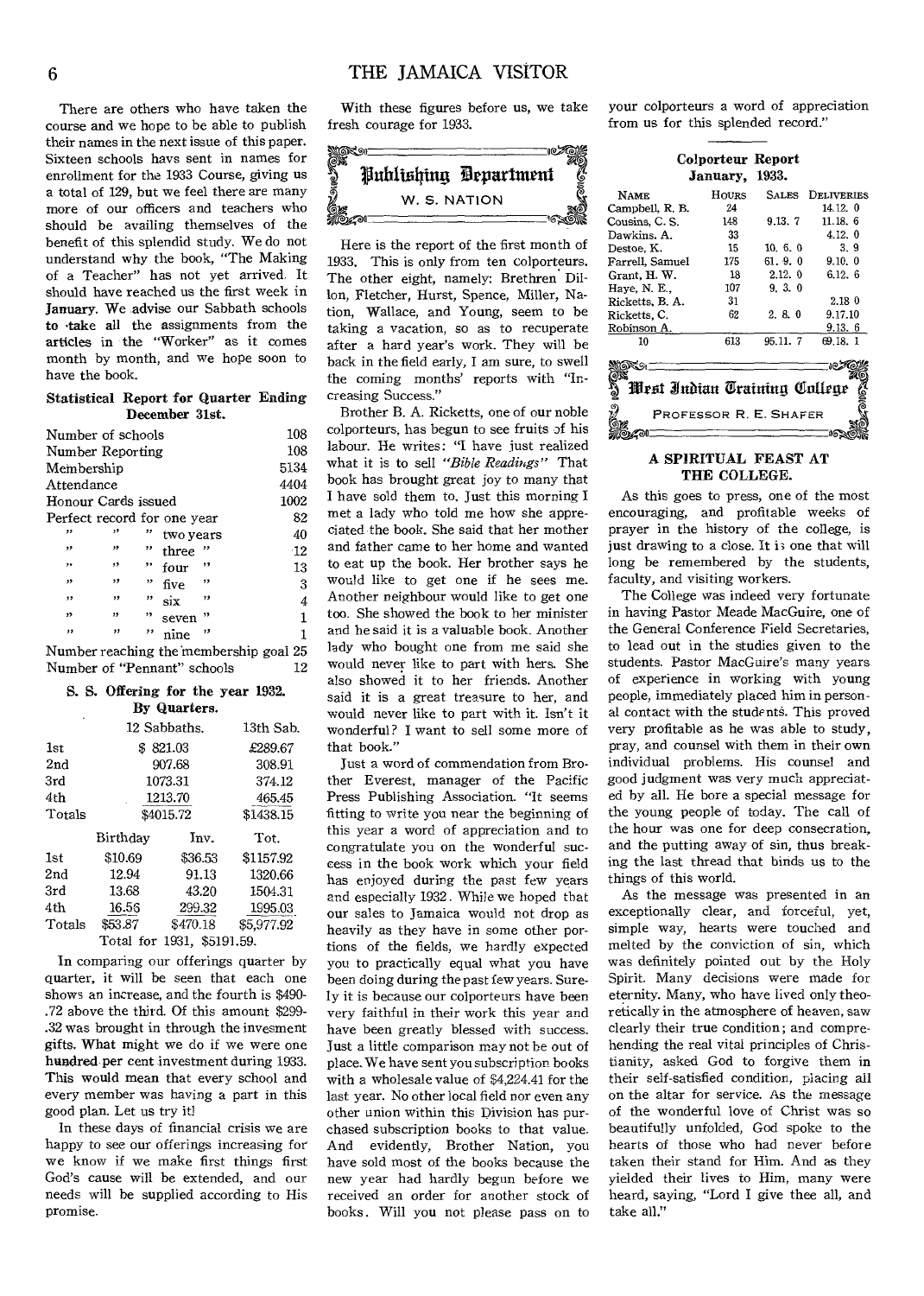Besides the writer those who were present and took an active part in the services were Pastor A. R. Ogden, superintendent of the Antillian Union Mission, and Pastor Meeker, the M. V. Secretary of the conference. These workers, with the united co-operation of Professor Shafer and his faculty, assisted Pastor MacGuire in getting in touch with the students that asked for special help an counsel. The united efforts and co-operation of all greatly helped in making the meetings a success.

Our earnest prayer goes out to God that he will abundantiy bless the faculty and students of this college in a way that He has never done before. May the consecration and definite decisions made by the students during this week of prayer enable God to make of this institution what He designs it to be.

> H. D. ISAAC, *Ed. and M. V. Secretary Antillian Union.*

# NUGGETS OF TRUTH From The Studies Given At The W. I. T. C.

#### BY PASTOR MEADE MACGUIRE

The sole purpose of our schools is to give a religious training.

We have been too ready to excuse our sins. Humanity and divinity combined cannot sin.

When you sin against your neighbour, it is because you love yourself more than him.

If you want to keep God's law you must love Him.

It is possible to love God so much that we *can't* sin because it hurts too much.

It is love that gives the faith and courage to obey Him. When we truly love Him, we cannot go on sinning against Him.

The "latter rain" will come to those who "follow on" to know Him.

Each one's experience must have an early and a latter rain. The early rain must bring us to a certain standard.

Repentance must grow deeper and deeper.

The latter rain can come only to those who have victory over every besetment.

The latter rain is to do two things: give power to the "loud voice," and prepare the faithful for the last plagues.

We are delaying the work of God by failing to have the early rain experience.

The great emphasis of our lives must be on love to God.

If we love God supremely, the precepts of the Decalogue will follow naturally.

Faith is love trusting. Repentance is love grieving. Hope is love expecting.

Courage is love daring. Patience is love waiting.

We are Christians *just* in proportion to our love.

Ask God to put love into your heart.

How dangerous it is to lose our "first love"!

We lack in personal Christian experience.

If we have the companionship of the Divine Presence, our thoughts will be controlled by that Presence.

Christianity is companionship with Christ.

When His presence is in the heart, it is softened and made tender. It transforms the life.

> *(To be continued.)*  Notes by L. F. Rathbun.

Thursday, February 16, marked the arrival of Pastors Meade MacGuire and A. R. Ogden, who were met by several brethren who gave them a hearty welcome to Jamaica.

Pastor Ogden, having contracted a cold, was obliged to leave his colleague to conduct the studies, which began Friday night and continued through Sabbath and Sunday. The meetings from the first were well attended though the attendance at the daytime services were somewhat disappointing. From the first Pastor Mac-Guire arrested the thoughtful attention of his hearers. His application of many of the teachings of the Message which we are wont to use merely for those not of our faith, made it clear that God is speaking to His own dear children, and hence, many deep and precious, as well as convicting words, though very familiar, assumed a new dress, and aimed straight to the target of our hearts. This was specially true of the two studies on the 24th chapter of Matthew; and the movings of the Holy Spirit were specially manifest when he distinguished' a true prophet from a false, as mentioned in the chapter, by the fact that he is a false follower who in these days fails to represent Christ as having come into his heart, and transformed the life.

The Sunday morning study on "The New Birth," brought new visions to many, and enquirers after this experience were many. Never have we heard this subject presented in so clear and forcible a manner. Yes, our hearts burned within us as we listened to the unfolding of this solemn yet sublime truth, "ye MUST be born AGAIN."

Pastors MacGuire, Ogden, and Isaac, left in the care of Pastor and Sister Meeker for Mandeville, Monday morning, where the students spent a week with them in seeking the Lord.



How de, Little Folks? We are still thinking of you, and praying for you. We met quite a number of little friends we have not seen for a long time this week, and they all seemed so happy. Are you happy ?

We often think of the time when we were young like you. Then we remember many things we have seen in our travels through life. We did not see them all at once, because Jesus likes to teach us a little at a time," here a little, and there a little." Can you tell where the text is that says so ? He knows we cannot remember too much at a time, and if we crowd our minds with too much, we forget most of it. If we had all our joy in one day, all the other days would be filled with grief and pain. In the same way, if we had all our sorrows at once, they would kill us. We would die of grief. So the dear Lord grants us a little for each day. Cloudy and rainy days mixed in with sunshine days make the flowers grow beautiful.

One day, travelling up the mountains of Africa, we came across a great vine, growing entwined around a large tree. Its foliage almost hid the tree from sight, and among the lovely green leaves there hung bunches of bright red fruit, about the size of hens' eggs. We had been walking in the dry lands and the hot sun had made us thirsty until our mouths were dry and we longed for some juicy fruit to moisten our tongues. Truly this was a beautiful sight, and we forgot that the Lord tells about vines that bear poisonfruit, while others, like the grapes of Eshcol which Caleb and Joshua brought from the Promised Land, bear luscious and health-giving fruit. See Deut. 32: 32, 33. He also tells of the "Vine of Sodom," the fruit of which some people call apples of the Dead Sea. These grow near the Dead Sea, and also look very inviting and pretty. They are the shape of a plum, and deceive the people unless they know them. Travellers pick and eat them, only to find that the pretty skin hides a bitter sandy powder that draws up the mouth and makes them sputter and spit for hours.

So it was with these attractive<sup>\*</sup>fruits we saw. We picked out some ripe looking fruits, and began to eat them. Ugh! You ought to have seen our faces. Our teeth seemed to dry up, and our tongues were drawn into our palates. Bitter, yes, too bitter to tell, we could not even spit, for our mouths just dried up, and our disappointment was in our taste for several days.